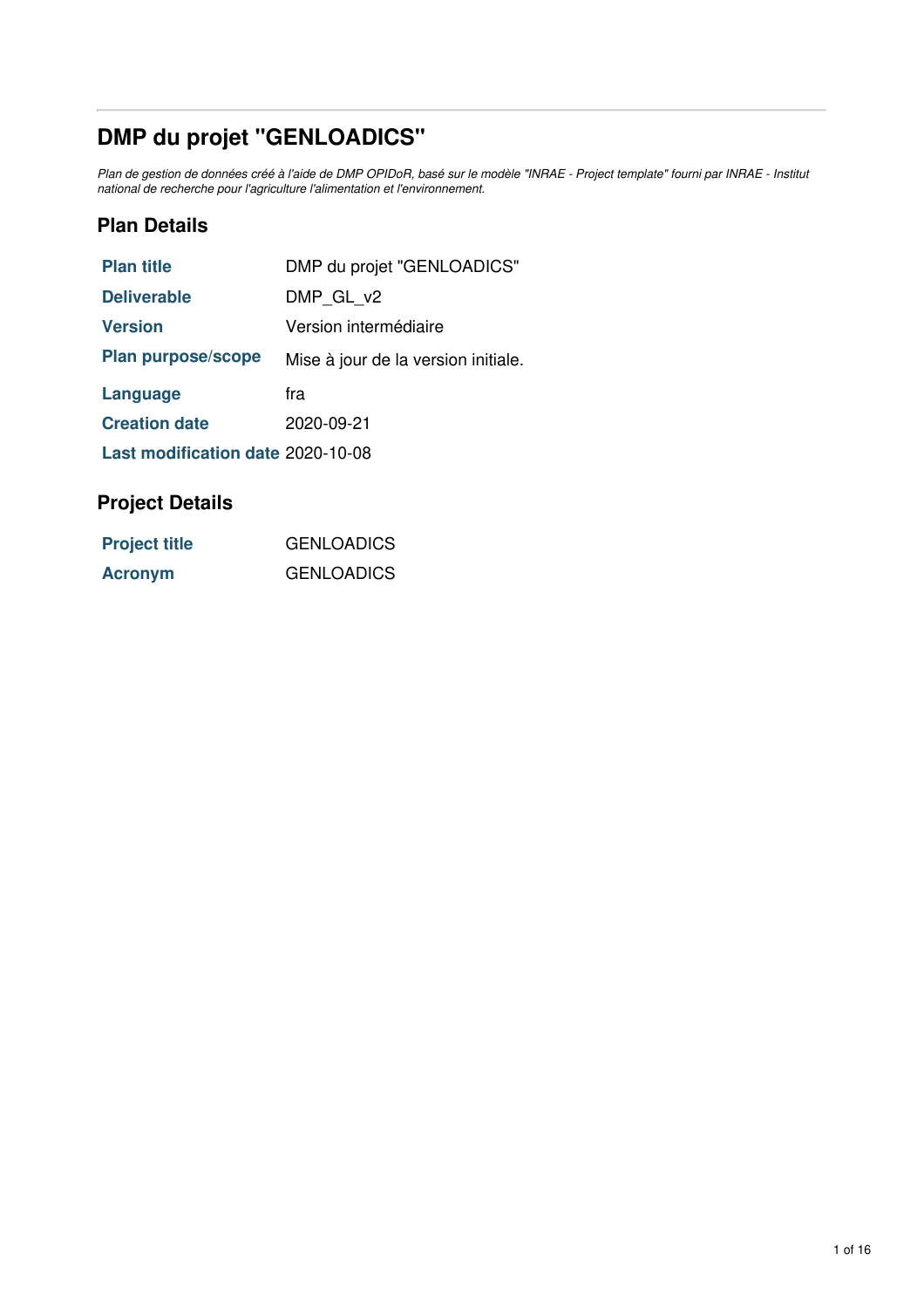**Abstract** Biological invasions are a major component of global change. Yet it is still not understood why some introduced populations are invasive and others are not. Among the most interesting hypotheses is the purging (i.e. elimination) of deleterious mutations during the introduction process. Deleterious mutations constitute what is called the genetic load because they are responsible for a decrease in the fitness of individuals by accumulating in the genome over time. After the introduction of a small number of individuals into the future invaded area, high levels of inbreeding and genetic drift lead to the exposure of deleterious mutations to natural selection. This can have two consequences: the decrease of the average fitness of the population and the purging of deleterious mutations. The assumption we make is that the populations that will actually become invasive are those that have purged part of their deleterious alleles. Indeed, they will have a major evolutionary advantage because they will be less subject to inbreeding depression and will thus better tolerate the low densities encountered during the establishment phase and during any secondary introductions. On the other hand, theory suggests that the genetic load that has not been purged could then become fixed on the fronts of geographic expansion by genetic drift (we use the expression "expansion load"), and thus compromise the success of the invasion in the longer term.

> The measurement of life history traits that is typically considered to test such hypotheses is extremely difficult to implement. It requires working on living populations, which is difficult, or even impossible for some species. Today, high-throughput sequencing methods theoretically make it possible to compare the frequencies of deleterious or potentially deleterious mutations between populations on any species. We propose to test the purge hypothesis on a large taxonomic scale - 10 non-model insect species. To do this, we will use an exon capture protocol developed in our laboratory and suited to non-model species, and then we will quantify and compare the genetic load of native, invasive and spatially expanding populations.

> The objective of this project will be both a technical and scientific first: (i) application of a protocol to capture exomes and compare genetic loads generalizable to non-model species, (ii) testing the hypotheses of deleterious allele purging and expansion load on key populations of a large number of invasive species. This project will provide an almost definitive answer to the purge hypothesis in invasion biology and will constitute a very important technical opening for studying the evolution of the genetic load in a variety of organisms of interest (e.g. biological control agents, domestic animals, threatened species).

#### **Funding**

ANR (JCJC project) :

| <b>Start date</b> | 2020-01-01 |
|-------------------|------------|
| <b>End date</b>   | 2024-06-30 |

#### **Produits de recherche :**

- 1. GENLOADICS website : website dedicated to invasive insects with genetic data (Resource interactive)
- 2. Genotypic data for invasion routes inferences (Jeu de données)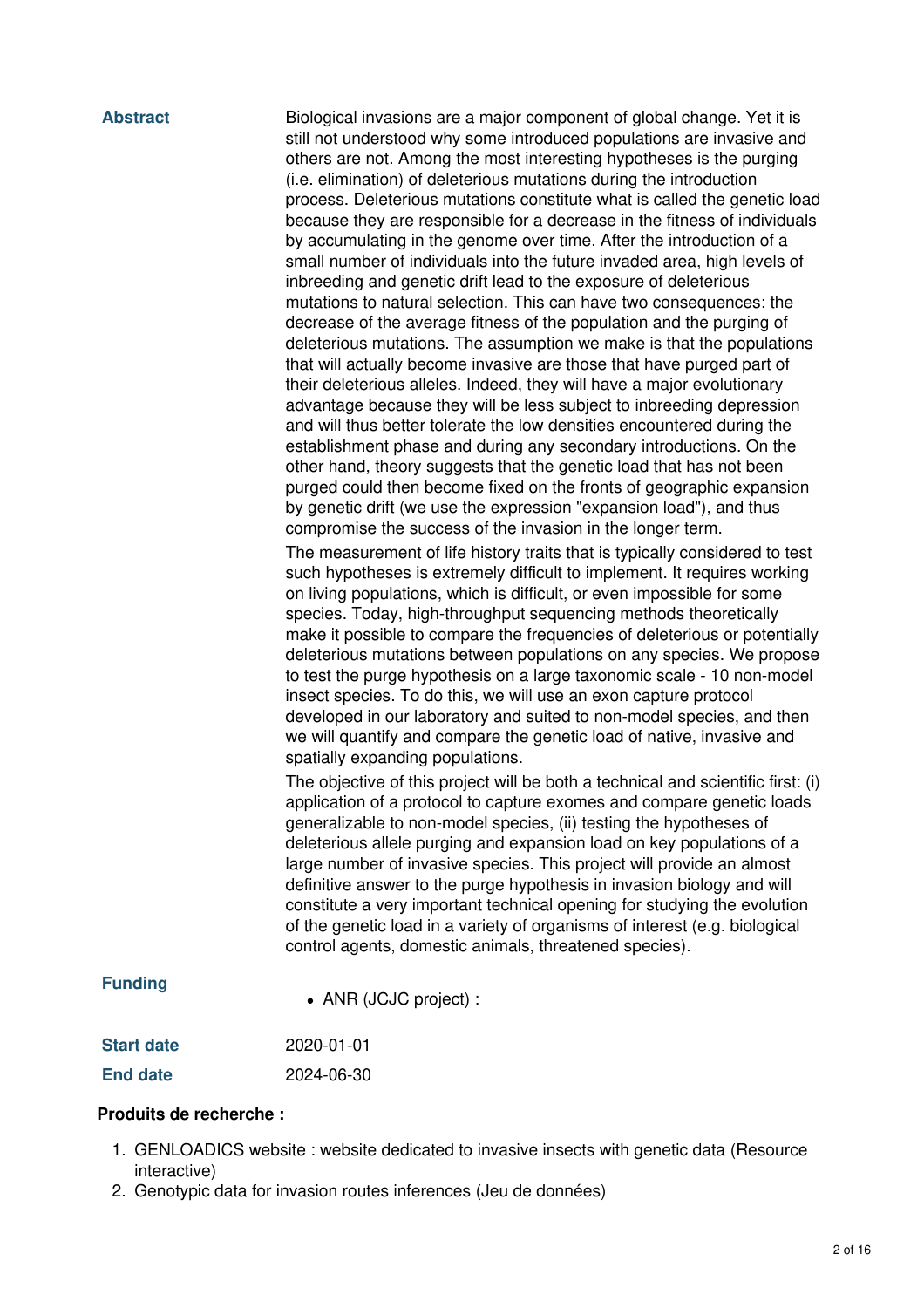- 3. Samples (tissues and/or DNA) of invasive insects (Collection)
- 4. De novo transcriptome of several invasive insects (Jeu de données)
- 5. Raw sequences of various invasive insect (whole genome sequencing) (Jeu de données)
- 6. genotypic data (SNPs) of various invasive insects (Jeu de données)
- 7. Quantification of the genetic load of various invasive insect species (Jeu de données)
- 8. Assembled genome of several invasive insects (Jeu de données)

#### **Contributeurs**

| <b>Nom</b>       | <b>Affiliation</b> | <b>Rôles</b>                                                                                                                                                                                                                                  |
|------------------|--------------------|-----------------------------------------------------------------------------------------------------------------------------------------------------------------------------------------------------------------------------------------------|
| Eric<br>Lombaert |                    | • Coordinateur du projet<br>• Personne contact pour les données (Transcriptome, Genome,<br>GENLOADICS website, Genotypic data, Insect samples, DNA<br>Sequences, genotypic data, Genetic load)<br>• Responsable du plan de gestion de données |

Droits d'auteur :

Le(s) créateur(s) de ce plan accepte(nt) que tout ou partie de texte de ce plan soit réutilisé et personnalisé si nécessaire pour un autre plan. Vous n'avez pas besoin de citer le(s) créateur(s) en tant que source. L'utilisation de toute partie de texte de ce plan n'implique pas que le(s) créateur(s) soutien(nen)t ou aient une quelconque relation avec votre projet ou votre soumission.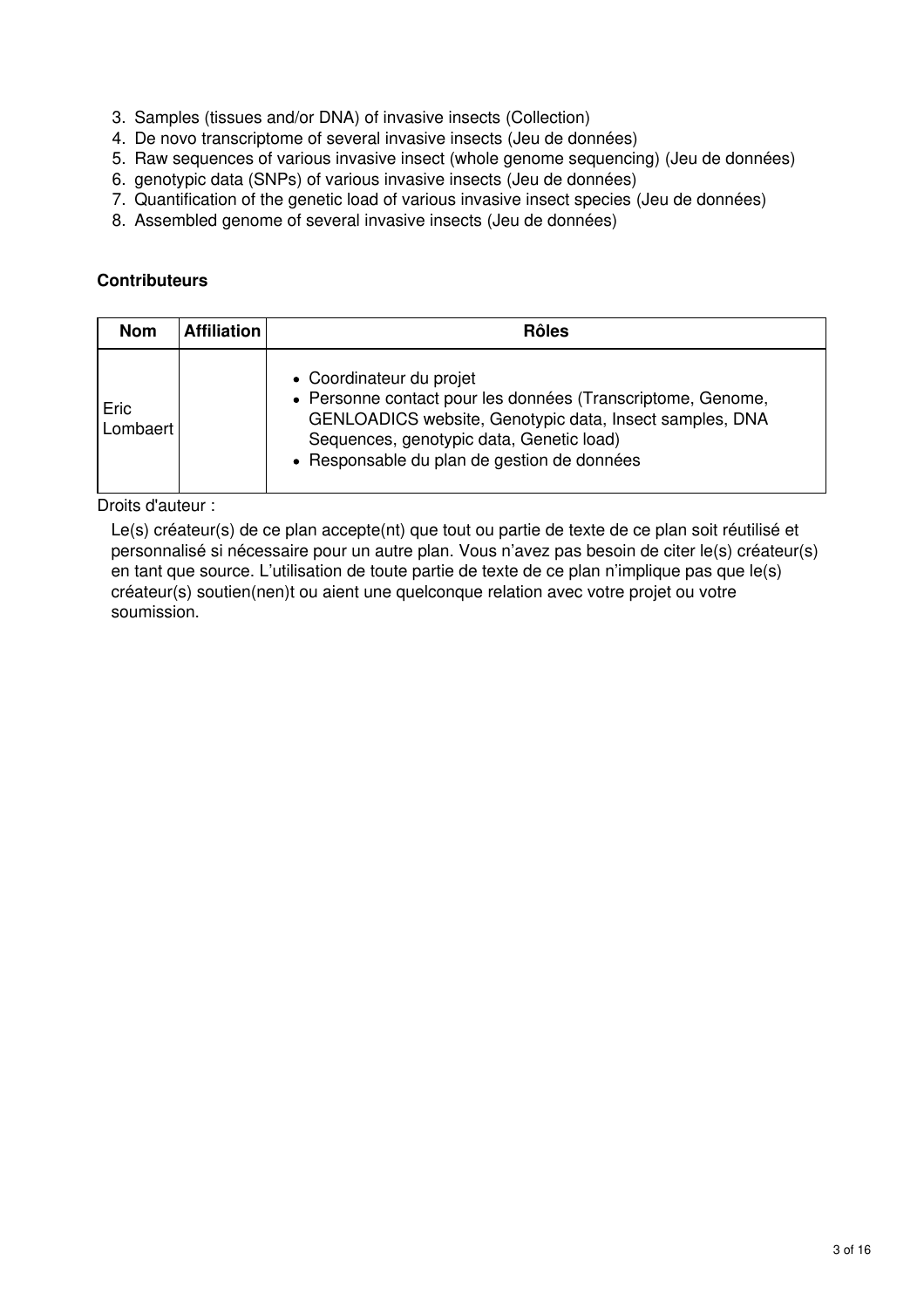# **DMP du projet "GENLOADICS"**

# **Information concerning the management plan**

| Genotypic data for invasion routes inferences                                                                                                                                                                                                                                                                                                                                   |
|---------------------------------------------------------------------------------------------------------------------------------------------------------------------------------------------------------------------------------------------------------------------------------------------------------------------------------------------------------------------------------|
| Various authors according to the bibliographical results (see comment).<br>Those genotypic data were gathered from various already published studies related to the population genetics of different invasive<br>insect species. The published studies, the authors and the link to the associated data will be listed on a Github site dedicated to the<br>GENLOADICS project. |
| Various affiliation (see comment)                                                                                                                                                                                                                                                                                                                                               |
| Various dates (see comment)                                                                                                                                                                                                                                                                                                                                                     |
| Question sans réponse.                                                                                                                                                                                                                                                                                                                                                          |
| Samples (tissues and/or DNA) of invasive insects                                                                                                                                                                                                                                                                                                                                |
| Question sans réponse.                                                                                                                                                                                                                                                                                                                                                          |
|                                                                                                                                                                                                                                                                                                                                                                                 |
| Université Côte d'Azur, INRAE, CNRS, Institut Sophia Agrobiotech, Sophia-Antipolis, France                                                                                                                                                                                                                                                                                      |
| 21 september 2020                                                                                                                                                                                                                                                                                                                                                               |
| Question sans réponse.                                                                                                                                                                                                                                                                                                                                                          |
|                                                                                                                                                                                                                                                                                                                                                                                 |
| De novo transcriptome of several invasive insects                                                                                                                                                                                                                                                                                                                               |
| Question sans réponse.                                                                                                                                                                                                                                                                                                                                                          |
|                                                                                                                                                                                                                                                                                                                                                                                 |

٦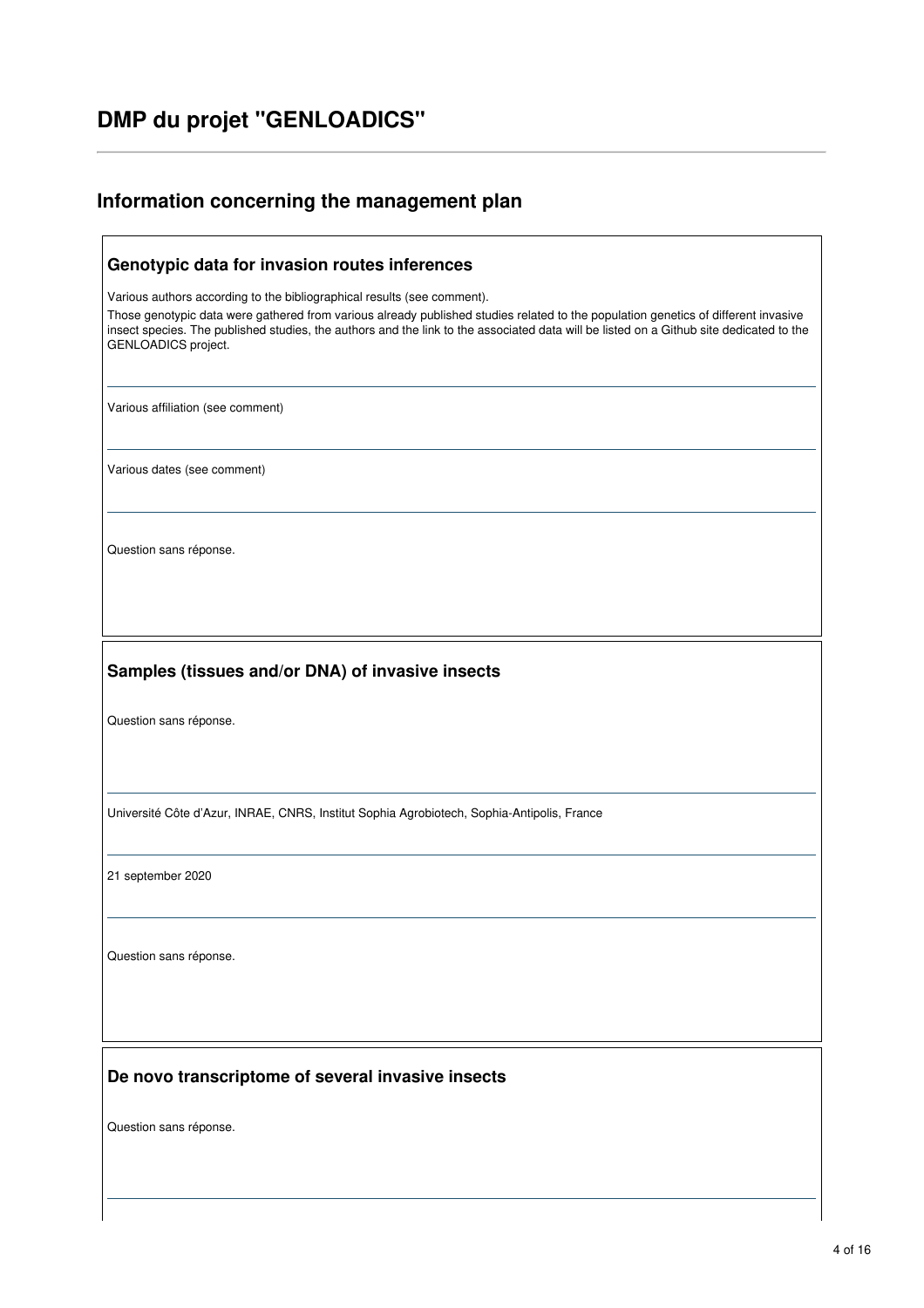Université Côte d'Azur, INRAE, CNRS, Institut Sophia Agrobiotech, Sophia-Antipolis, France

21 september 2020

Question sans réponse.

#### **Assembled genome of several invasive insects**

Question sans réponse.

Question sans réponse.

14 December 2021

Question sans réponse.

#### **Raw sequences of various invasive insect (whole genome sequencing)**

Question sans réponse.

Université Côte d'Azur, INRAE, CNRS, Institut Sophia Agrobiotech, Sophia-Antipolis, France

21 september 2020

Question sans réponse.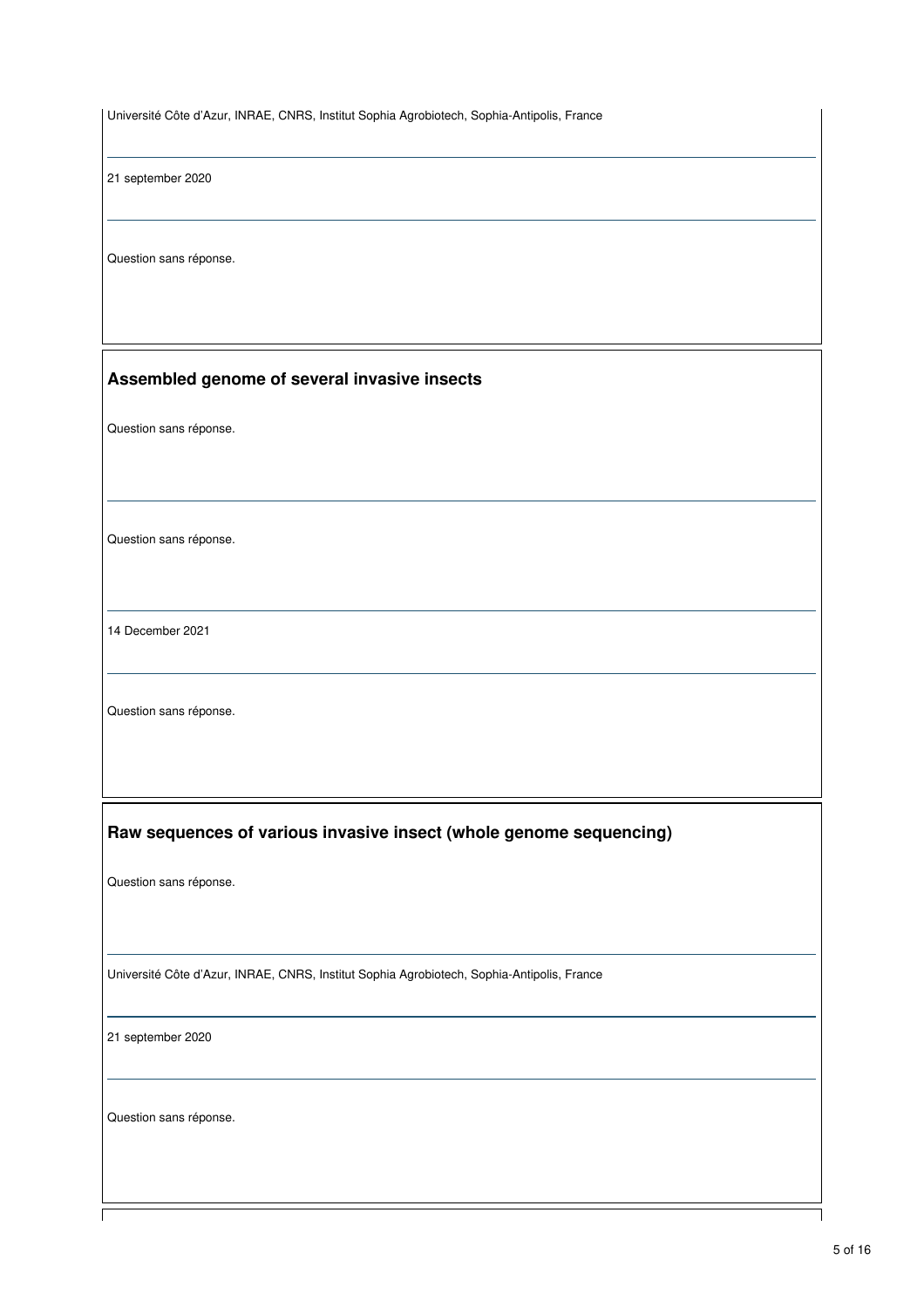#### **genotypic data (SNPs) of various invasive insects**

Question sans réponse.

Université Côte d'Azur, INRAE, CNRS, Institut Sophia Agrobiotech, Sophia-Antipolis, France

21 september 2020

Question sans réponse.

#### **Quantification of the genetic load of various invasive insect species**

Question sans réponse.

Université Côte d'Azur, INRAE, CNRS, Institut Sophia Agrobiotech, Sophia-Antipolis, France

21 september 2020

Question sans réponse.

#### **GENLOADICS website : website dedicated to invasive insects with genetic data**

Emeline Deleury (emeline.deleury@inrae.fr)

Université Côte d'Azur, INRAE, CNRS, Institut Sophia Agrobiotech, Sophia-Antipolis, France

21 september 2020

Question sans réponse.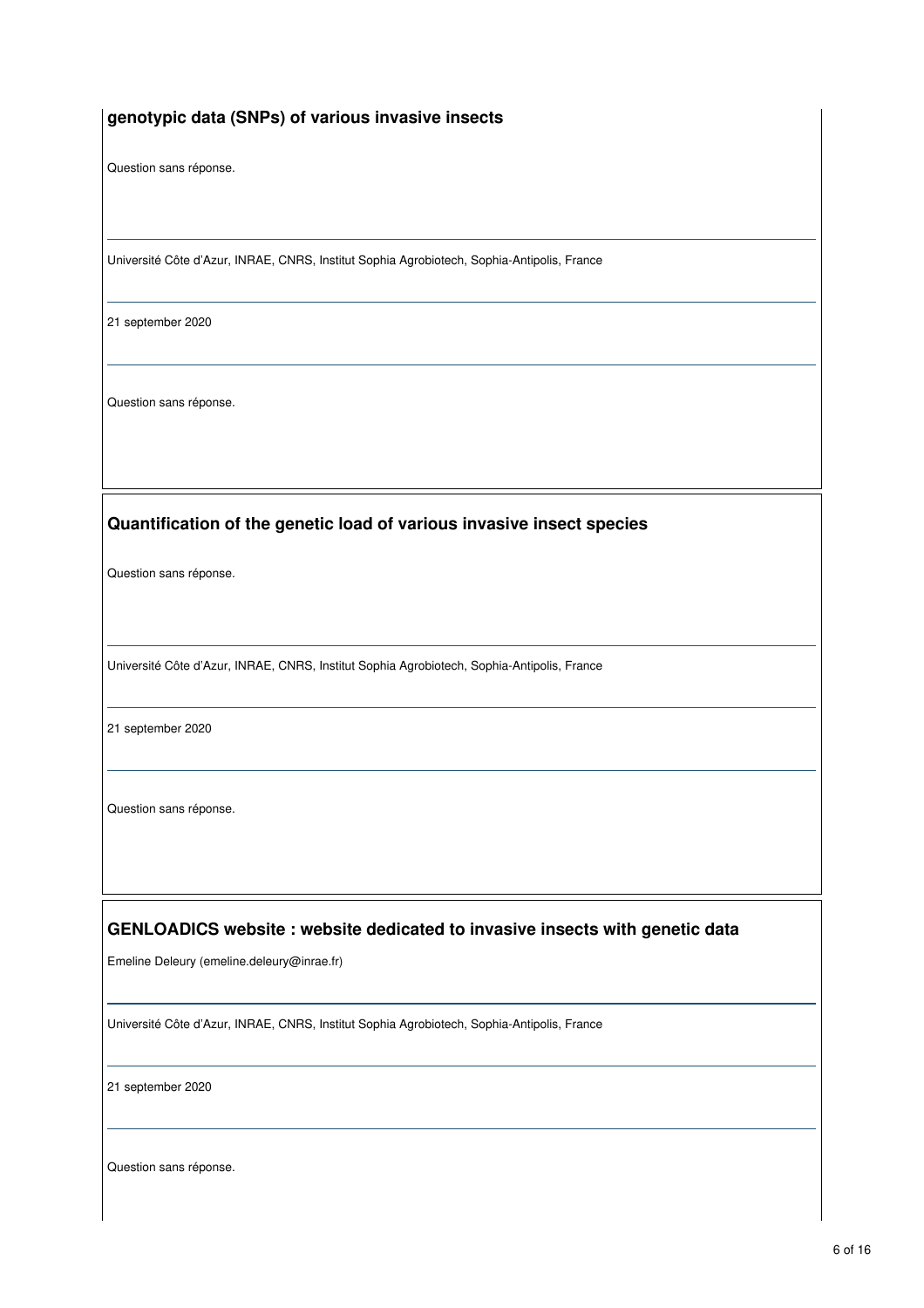### **Information on the research project**

ANR AAPG 2019

Agence Nationale de la Recherche (ANR)

ANR JCJC

Question sans réponse.

GENLOADICS

GENLOADICS - Evolution of the genetic load during biological invasions

INRAE Centre de Recherche PACA, Sophia-Antipolis, France

Question sans réponse.

INRAE, CNRS, Université Côte d'Azur, ISA, Sophia-Antipolis, France

From 2020-01-01 to 2024-06-30 54 months

### **Brief presentation of project data**

#### **Genotypic data for invasion routes inferences**

Existing population genotypic data of different kind (microsatellites, sequences, SNP) and of various invasive insect species to be used to infer invasion routes and estimate bottleneck severity by the use of approximate Bayesian computation (project's Task 1). Origin of data: reused data. All data were obtained from previous studies and are thus already available in various forms (depending on the authors choices).

Some associated publications: Sherpa et al., 2019, Javal et al., 2019, Andraca-Gomeiz et al., 2020, Jacquet et al., 2015, Bras et al., in prep., Miller et al., 2005, Lombaert et al., 2018, Fraimout et al., 2017, Lombaert et al., 2011, Lesieur et al., 2019, Kerdelhue et al., 2014, Auger-Rozenberg et al., 2012, Ryan et al., 2019, Correa et al., 2019, Papura et al., 2012, Boissin et al., 2012, Guillemaud et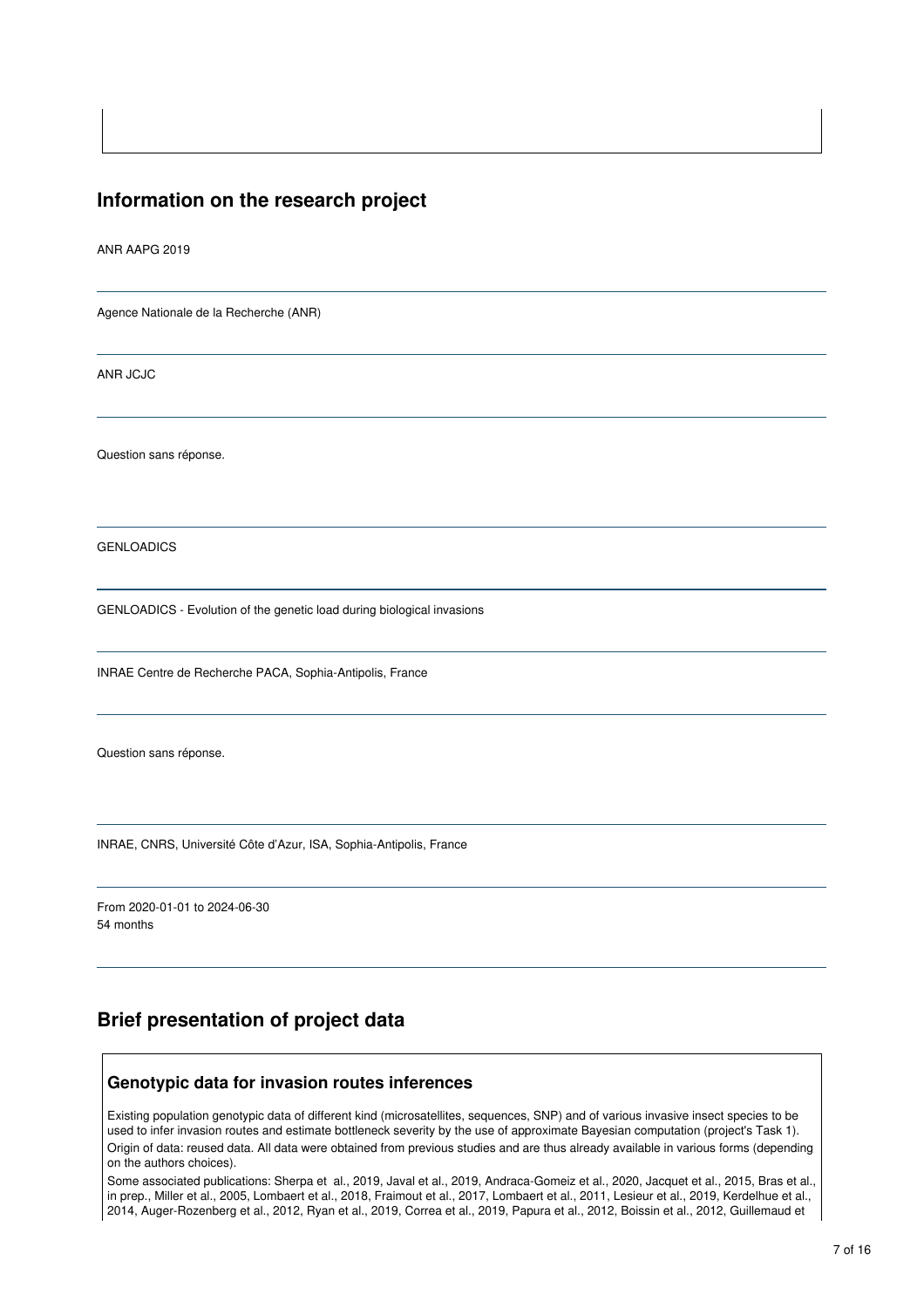al., 2015, Arca et al., 2015).

#### **Samples (tissues and/or DNA) of invasive insects**

Insect samples (tissues and/or DNA) are obtained for every species (12) and population (between 3 and 5 per species) chosen in Task 1. These samples correspond to the result of the project's Task 2.

Origin of data: mix of reused (i.e. already sampled) and new data (depending on the species). The Nagoya protocol is followed. Tissues are preserved in alcohol. Tissues and DNA are stored at -25°C in freezer located at INRAE Sophia-Antipolis. An Excel (\*.xlsx) spreadshit database contains all information about samples: species, number of individuals, GPS coordinates, sampling dates, name of the collector(s), etc. This file is shared between partners of the project through a dropbox account. Information about population samples will be listed on the GENLOADICS website.

#### **De novo transcriptome of several invasive insects**

RNAseq will be done for the species for which no transcriptome is available (around 3 species among the 10). A *de novo* transcriptome will be construct (project's Task 3).

Origin of data: new data. The transcriptome will be construct by an external platform. The raw data as well as the final results (assembled transcriptomes) will be made available on public archives/sequence databases (e.g. EMBL-TSA , BIPAA BioInformatics Platform for Agroecosystem Arthropods).

#### **Assembled genome of several invasive insects**

Genomic DNA sequencing will be done for the species for which no assembled genome is available (around 3 species among the 12). A genome will be assembled.

Origin of data: new data. The genome will be sequenced and assembled by an external platform. The raw data as well as the final results will be made available on public archives/sequence databases (e.g. EMBL-TSA , BIPAA BioInformatics Platform for Agroecosystem Arthropods).

#### **Raw sequences of various invasive insect (whole genome sequencing)**

Full-genome DNA (small read) sequences will be obtained for every species and population chosen in Task 1, and sampled in Task 2.

Origin of data: new data. The DNA will be sequenced by an external platform with an Illumina HiSeq3000 sequencer in 150 pair-end mode (project's Task 4). The obtained raw sequences will be made available on an open plateform (e.g. ENA/NCBI, SRA). The accession numbers and links to the data in these databases will be listed on GENLOADICS website.

#### **genotypic data (SNPs) of various invasive insects**

A large amount of SNPs will be generated for each population and species (project's Task 4).

Origin of data: new data. On the basis of the DNA sequences (whole genome sequencing), we will performed a SNP calling analysis to identify SNPs accross the genome, with a focus on the exome, of the various populations for every species. The obtained genotypes will be made fully available on an open online plateform (e.g. NCBI, genbank, Zenodo). Bioinformatic pipeline will be made available on Github. The links to the SNP list will be listed on GENLOADICS website.

#### **Quantification of the genetic load of various invasive insect species**

The SNPs identified for each species will allow for the characterization and quantification of the genetic load (project's Task 4).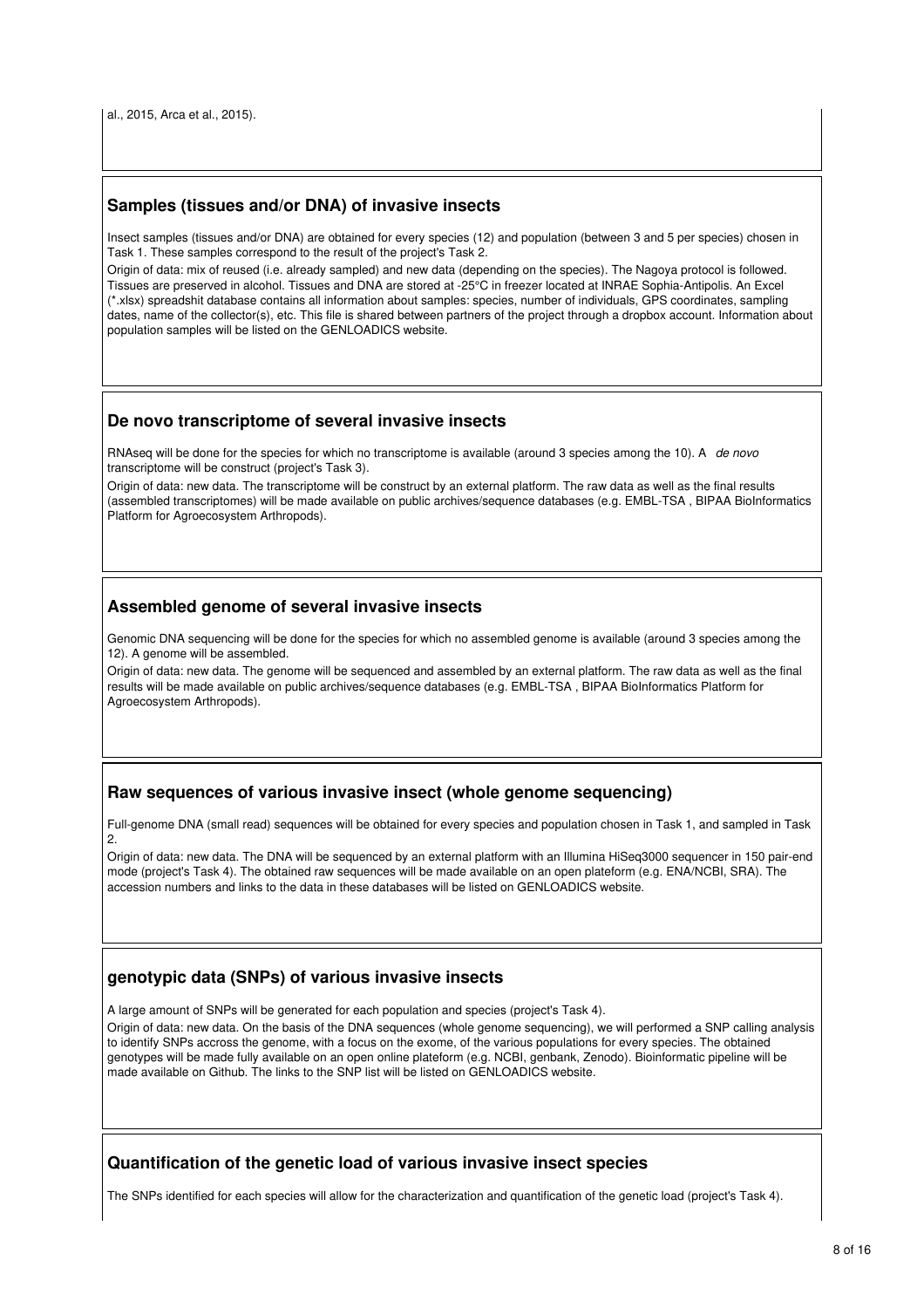Origin of data: new data. The SNPs will be classified into synonymous and non-synonymous variants. Close related outgroup species will be used to polarize ancestral and derived states. We will then classify non-synonymous mutations into functional classes ("conservative missense", "radical missense" and "nonsense") on the basis of changes in the biochemical properties of amino acids. Finaly, we will use a number of method to compare the genetic load between native and invasive populations. All datasets and R scripts for data analyses will be made avalaible at the time of publication of the results using open archives such as Zenodo. The links to the annotated SNPs will be listed on GENLOADICS website.

#### **GENLOADICS website : website dedicated to invasive insects with genetic data**

This website will centralize the different information available and produced for each invasive insect species studied in the project. Origin of data: new data. For each invasive insect species, a page will list the available data (e.g. bibliography related to its invasion, links to available genetic data, link to its transcriptome and genome) and, if the species is used in the GENLOADICS project, the data and main results produced (invasion routes, insect samples, links to population genomic data produced, list of SNPs found and annotated). During the project, this site will materialize the progress of the study for each species. At the end of the project, it will centralize the links to the different data and results. A home page will point to the different invasive insects species studied in the project.

# **Intellectual property rights**

Previous data will remain the property of the providing partner.

Data generated and results obtained by our laboratory will belong to us.

All biological material will stay the property of the partner who have collected it (we will only use a small amount of the tissue or DNA, in agreement with the considered partner).

The use of genetic resources will be done in conformity with the Nagoya protocol. Formalities will be dealt by ourselves.

# **Confidentiality**

We do not produce any confidential data in this project.

# **Access and sharing of data at the end of the project**

Yes, there is a legal obligation to share data produced by INRAE (CADA law).

All data will be shared in online public databases.

De novo transcriptomes and assembled genomes are essential to study the biology of a non-model species (e.g. phylogeny, search for members of specific families such as P450 or carbohydrate Active Enzymes).

Sequences (i.e. whole genome re-sequencing) obtained on non-model species can be used for the extension of gene models and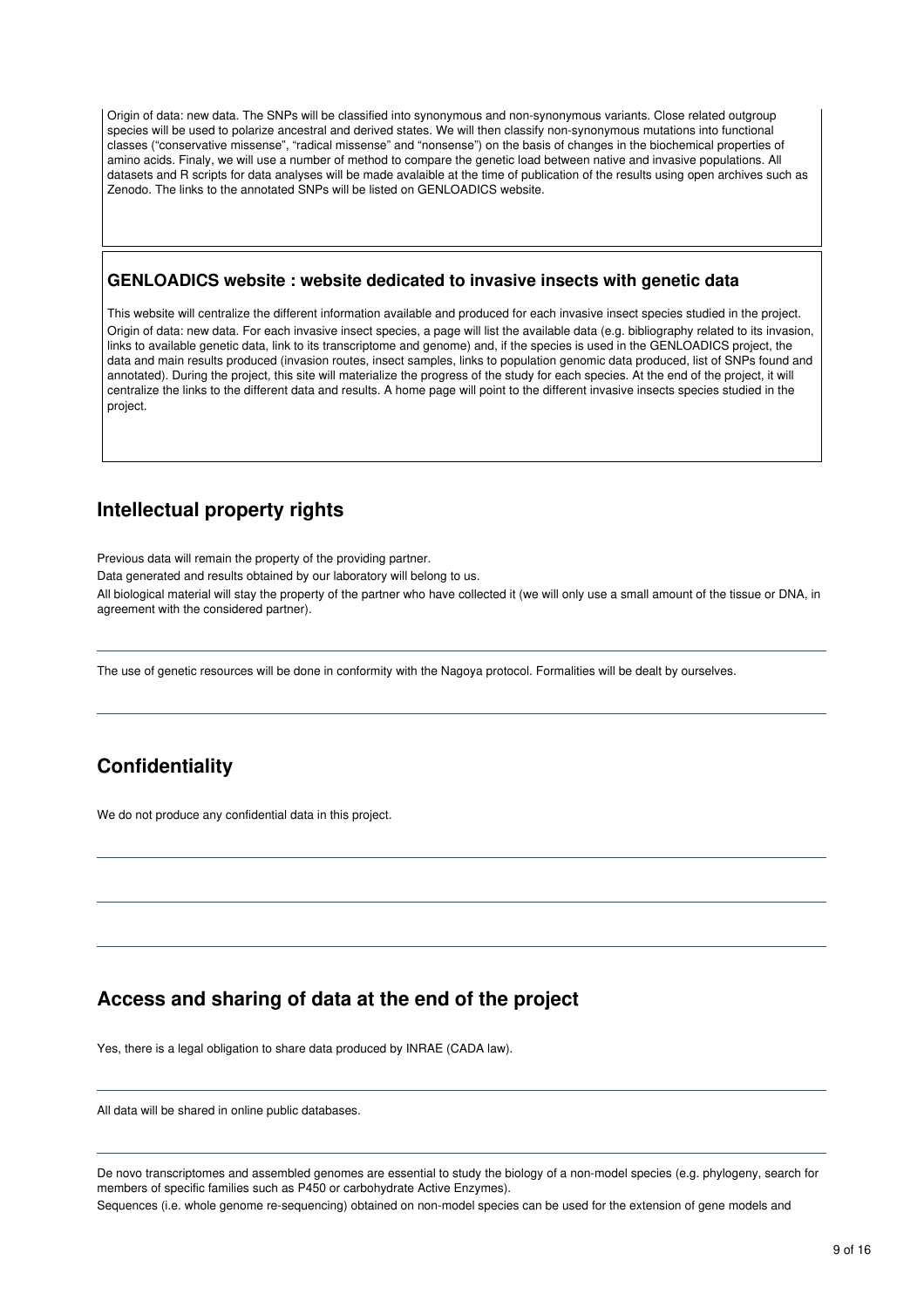definition of intron/exon structure. They can also be used to improve the genome assembly of the genome at the location of the genes. The SNPs obtained can be used to address various questions in evolutionary biology (e.g. GWAS analyses).

The data will be in text or tabulated text files (free and open formats) and do not require special tools. Large data files will be in the usual standard formats (e.g. FASTQ for raw read data, FASTA for transcriptome data, GFF for genome sequence data, CVF for SNPs data) so as to be readable by the bioinformatics tools used for their analysis.

Raw read data, and transcriptome and genome assembly will be made available via ENA or NCBI with an identifier and accession numbers referenced in published articles.

Documentation, final datasets (i.e. "genetic load" datasets) and code will be made available via Zenodo.org or Github.com or https://data.inrae.fr/ with assigned DOI.

Data will be share publicly. A Creative Common licence will be chosen.

At the latest, at the end of the project (mid-2024), probably earlier for most of the datas.

No time limitation.

Yes, permanent identifier (DOI or accession number) will identify the data.

# **Description and organisation of data**

#### **Genotypic data for invasion routes inferences**

Bibliography and contact with authors when necessary.

If it exists, study reference associated with the data.

All information about samples (species, taxonomy id, number of individuals, development stage, GPS coordinates, sampling dates, author names, … ) and genetic marker data (type like microsatellites or SNP, their number, accession number in database).

During the project, we fill in predefined excel files to fill in the metadata associated with each data type. A unique identifier is associated to each dataset of the same type and allows to link the data presented in different tables in order to preserve their link of origin.

We separate raw data from processed data, deliverables and processing programs. The files are organized by species and then by step of the project. The files are named including the identifiers of the biological material used. The output files are named with the name of the input file, the version of the software used and the main parameters used.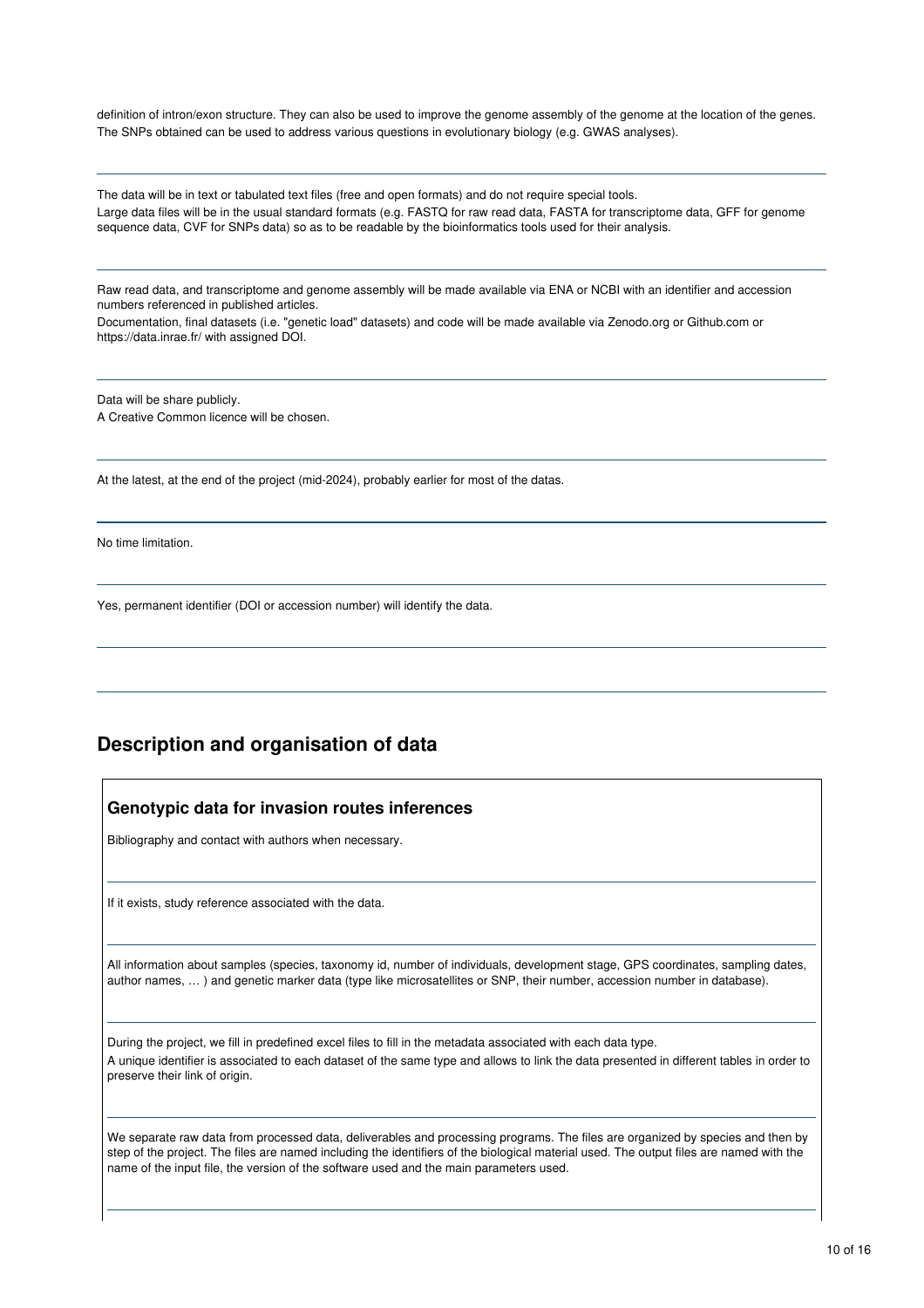Question sans réponse.

#### **Samples (tissues and/or DNA) of invasive insects**

Tissues (or DNA) is obtained by partners or ourselves. They are stored in Ethanol at -25°C in a freezer located at INRAE Sophia-Antipolis.

An excel file, saved in a cloud (dropbox), contains all associated information.

All information about samples: species, taxonomy id, number of individuals, development stage, GPS coordinates, sampling dates, name of the collector(s), etc.

During the project, we fill in predefined excel files to fill in the metadata associated with each data type. A unique identifier is associated to each dataset of the same type and allows to link the data presented in different tables in order to preserve their link of origin.

All population sample receives a specific name: [Species]-[population]-[sampling year]-[unique population sample letter]

Question sans réponse.

#### **De novo transcriptome of several invasive insects**

RNA will be extract from fresh individuals using a commercial extraction kit. The transcriptome will be construct by an external platform.

Document describing how the transcriptome was obtained: description of the biological material used to extract the RNA, description of the protocol to obtain total RNAs, desciption of how the sequencing and assembly were done.

Species, strain, taxonomic id, stages.

During the project, we will fill in predefined excel files to fill in the metadata associated with each data type. A unique identifier will be associated to each dataset of the same type and will allow to link the data presented in different tables in order to preserve their link of origin.

We will separate raw data from processed data, deliverables and processing programs. The files will be organized by species and then by step of the project. The files will be named including the identifiers of the biological material used. The names of the output files will be named with the name of the input file, the version of the software used and the main parameters used.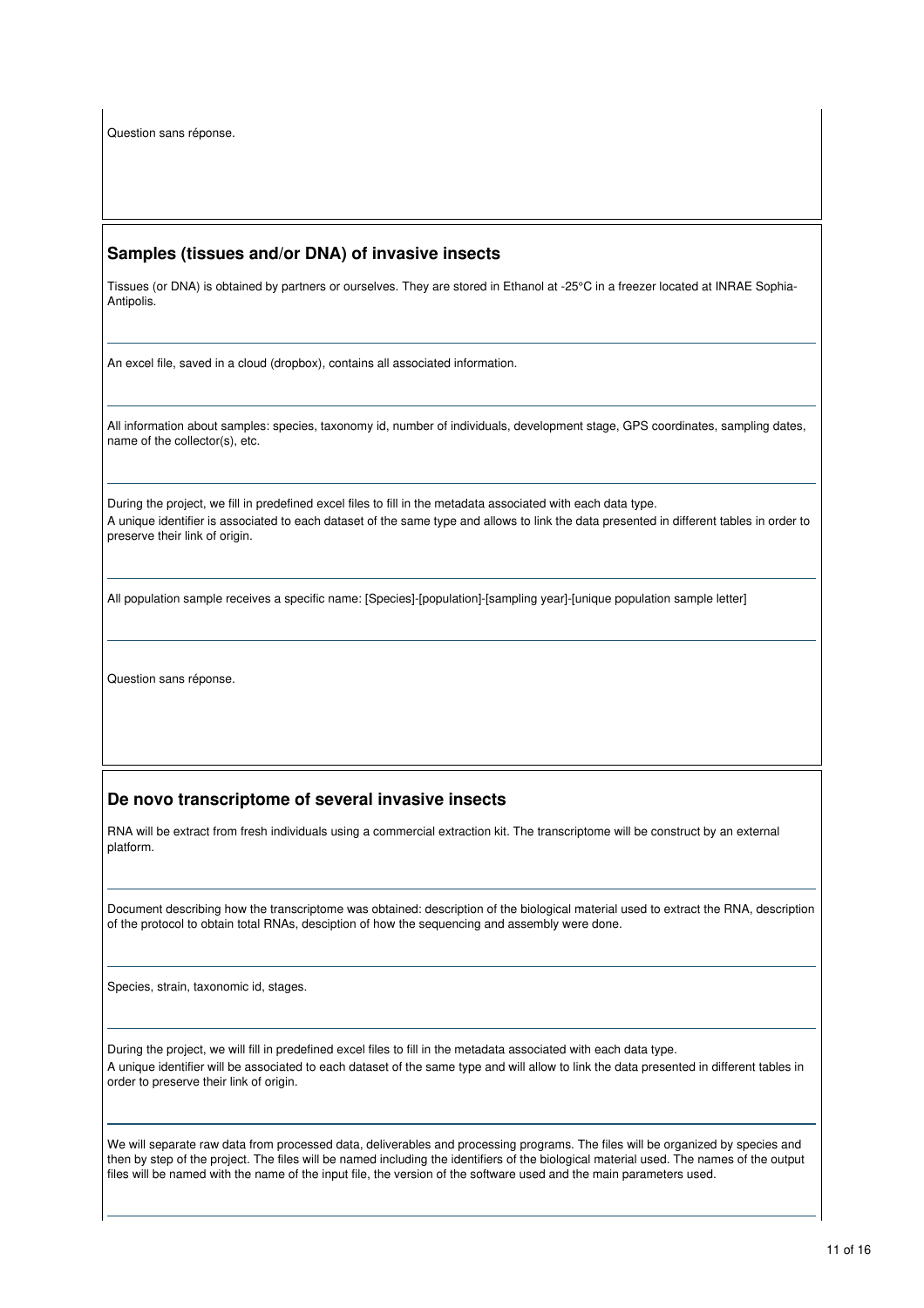Question sans réponse.

#### **Assembled genome of several invasive insects**

Genomic DNA will be extract from fresh individuals using a commercial extraction kit. The Genome will be construct by an external platform.

Document describing how the genome was obtained: description of the biological material used to extract the genomic DNA, description of the protocol to obtain total DNAs, desciption of how the sequencing and assembly were done.

Question sans réponse.

During the project, we will fill in predefined excel files to fill in the metadata associated with each data type.

A unique identifier will be associated to each dataset of the same type and will allow to link the data presented in different tables in order to preserve their link of origin.

We will separate raw data from processed data, deliverables and processing programs. The files will be organized by species and then by step of the project. The files will be named including the identifiers of the biological material used. The names of the output files will be named with the name of the input file, the version of the software used and the main parameters used.

Question sans réponse.

#### **Raw sequences of various invasive insect (whole genome sequencing)**

For each population of each species, ~50 individuals will be pooled in a single vial for DNA extraction purpose. The first step consists in extracting DNA and performing a mechanic fragmentation of the DNA by sonication. The next step aims at building the DNA libraries with Illumina adapters and barcode indexes. Finally, the DNA will be sequenced with an Illumina Novaseq6000 sequencer in 150 pair-end mode.

Document describing how the sequencing was carried out, or link to the paper that refers to the dataset.

The same as insect samples (insect sample id) and extraction number.

During the project, we will fill in predefined excel files to fill in the metadata associated with each data type. A unique identifier will be associated to each dataset of the same type and will allow to link the data presented in different tables in order to preserve their link of origin.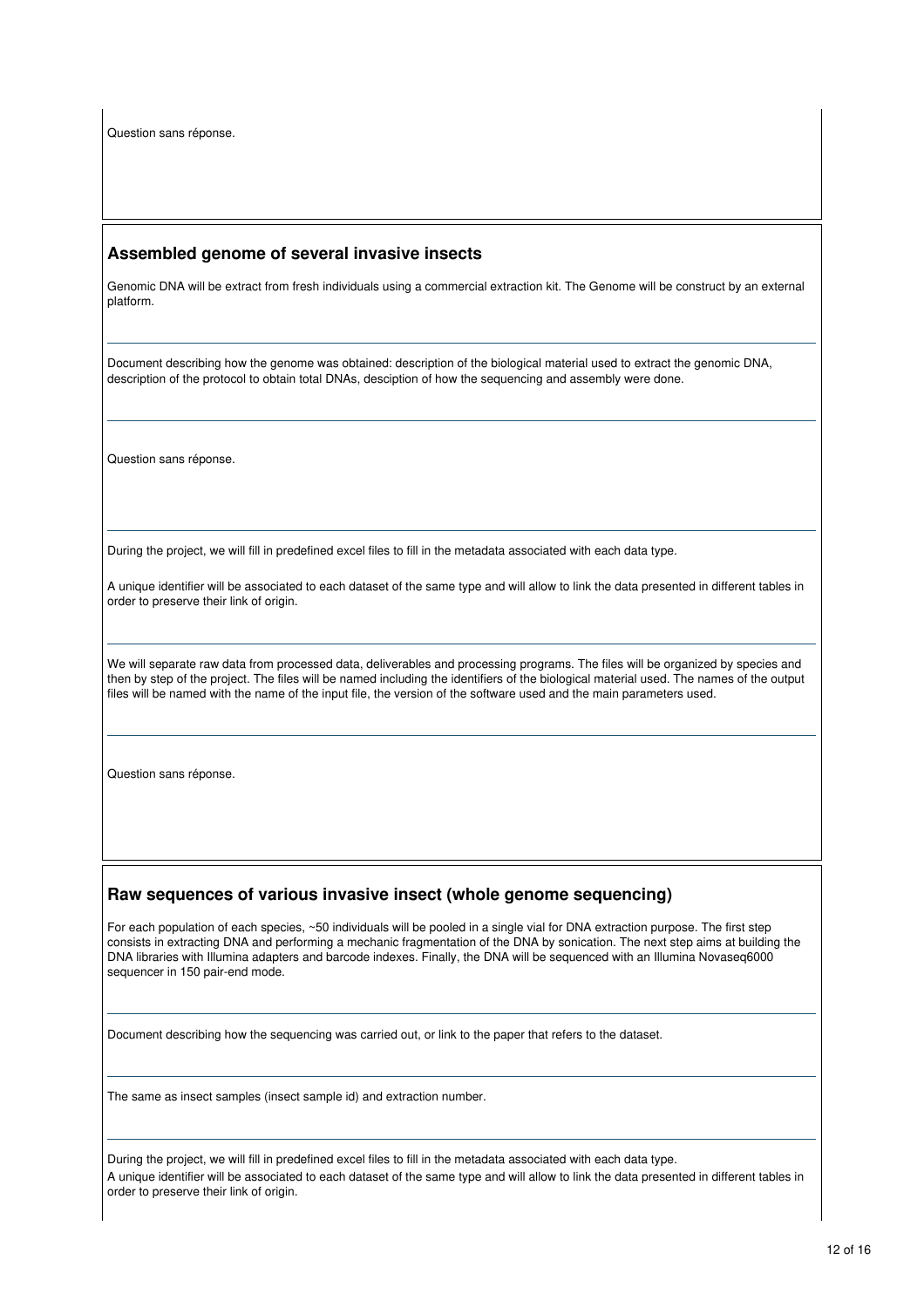We will separate raw data from processed data, deliverables and processing programs. The files will be organized by species and then by step of the project. The files will be named including the identifiers of the biological material used. The names of the output files will be named with the name of the input file, the version of the software used and the main parameters used.

The "Phred quality score" will be measured for every sequences using FastQC software.

#### **genotypic data (SNPs) of various invasive insects**

For each library, cleaned and trimmed reads will be mapped directly on the corresponding genome using BOWTIE2. Reads with multiple alignments or that do not map properly with their mate will be discarded. Separately on each library, variants sites will then be stringently called with the SAMtools mpileup and varscan2 softwares. All variant positions will then be genotyped in all libraries. Final list of SNPs will then be selected according to a combination of (i) minimal sequencing coverage of the variant and (ii) detections of the variant in more than one sample (considering all aliquots of all population samples). A maximum-coverage filter based on the mean sequencing depth will also be applied to avoid possible replicated areas that could remain.

Description of how the dataset was obtained, or link to the paper that refers to the dataset.

Species, insect sample id and extraction number, replicat number, sequencer name, read length, paired read, length of insertion between pairs.

During the project, we will fill in predefined excel files to fill in the metadata associated with each data type. A unique identifier will be associated to each dataset of the same type and will allow to link the data presented in different tables in order to preserve their link of origin.

We will separate raw data from processed data, deliverables and processing programs. The files will be organized by species and then by step of the project. The files will be named including the identifiers of the biological material used. The names of the output files will be named with the name of the input file, the version of the software used and the main parameters used.

Question sans réponse.

#### **Quantification of the genetic load of various invasive insect species**

On the exome section of the genome, we will be able to classify variants into synonymous and non-synonymous changes with SnpEff. Close related outgroup species will be used to polarize ancestral and derived states. We will then classify non-synonymous mutations into functional classes ("conservative missense", "radical missense" and "nonsense") on the basis of changes in the biochemical properties of amino acids. To compare the genetic load between populations, we will use several statistics such as the mean derived allele frequency within functional class, the relative number of derived deleterious alleles that are frequent in one population and not another, or the ratio of nonsynonymous to synonymous polymorphic sites adjusted for the frequencies of the derived allele. Synonymous SNPs will be used as a proxy for neutral sites. We will also use the properties of site frequency spectra (SFS) to infer the distribution of fitness effects (DFE) of non-synonymous mutations with Fit∂a∂i. R scripts for data analyses will be produced and used.

Description of how the dataset was obtained, or link to the paper that refers to the dataset. Definition of each column of the tabulated file so that the data can be reused.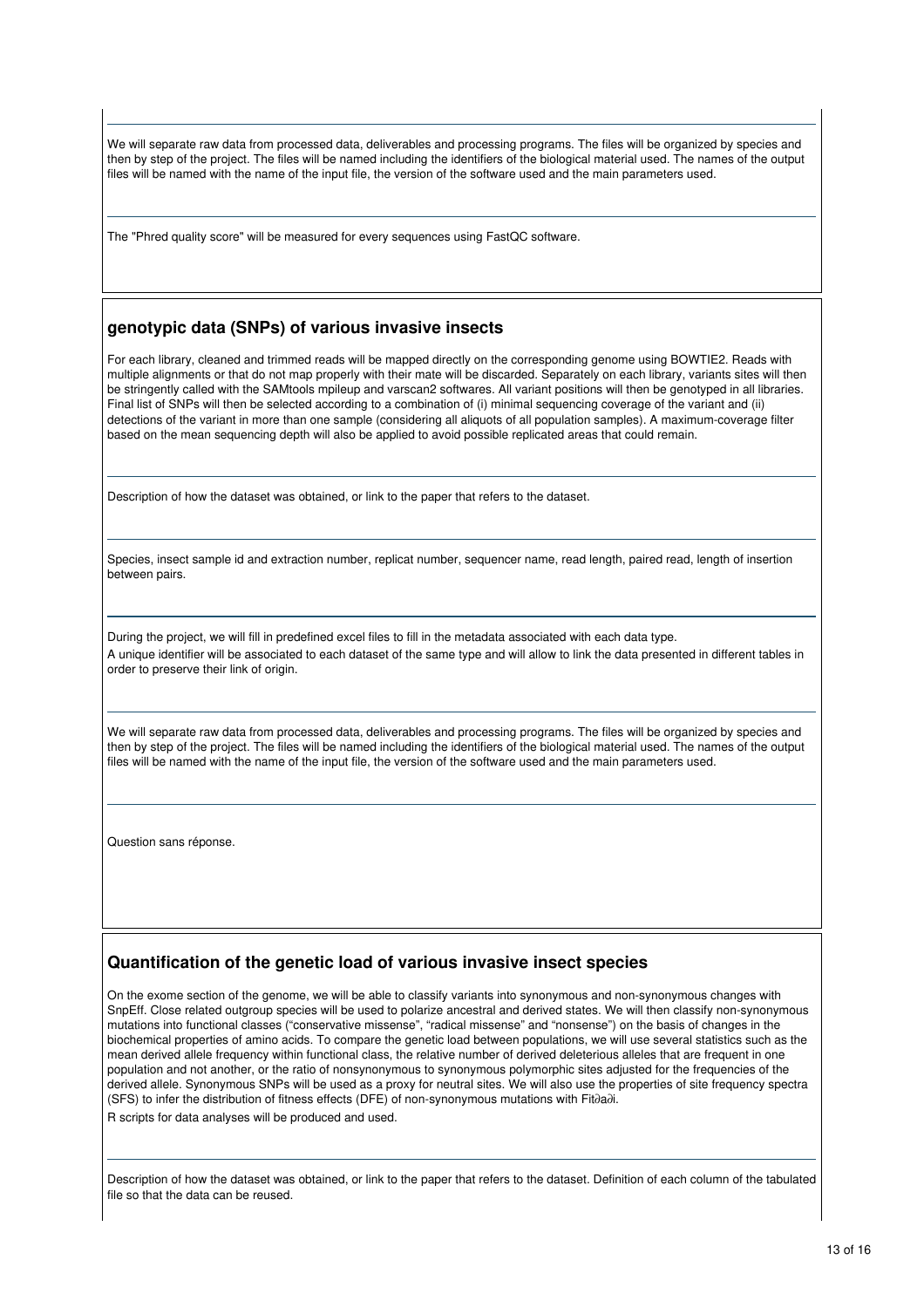Species and the list of populations from which the dataset will be obtained.

During the project, we will fill in predefined excel files to fill in the metadata associated with each data type. A unique identifier will be associated to each dataset of the same type and will allow to link the data presented in different tables in order to preserve their link of origin.

We will separate raw data from processed data, deliverables and processing programs. The files will be organized by species and then by step of the project. The files will be named including the identifiers of the biological material used. The names of the output files will be named with the name of the input file, the version of the software used and the main parameters used. A strict control of the version of the R scripts will be made.

Question sans réponse.

#### **GENLOADICS website : website dedicated to invasive insects with genetic data**

We will create a typical page (Rmarkdown) per species on which we will archive the available information and data (links to archives or sequence databases). The pages will be completed at the end of each task when results or data have been generated (versioning). A central page will give access to the different pages of the studied species.

Question sans réponse.

Version.

Question sans réponse.

A strict control of the versions will be made.

Question sans réponse.

**Data storage and backup during the project**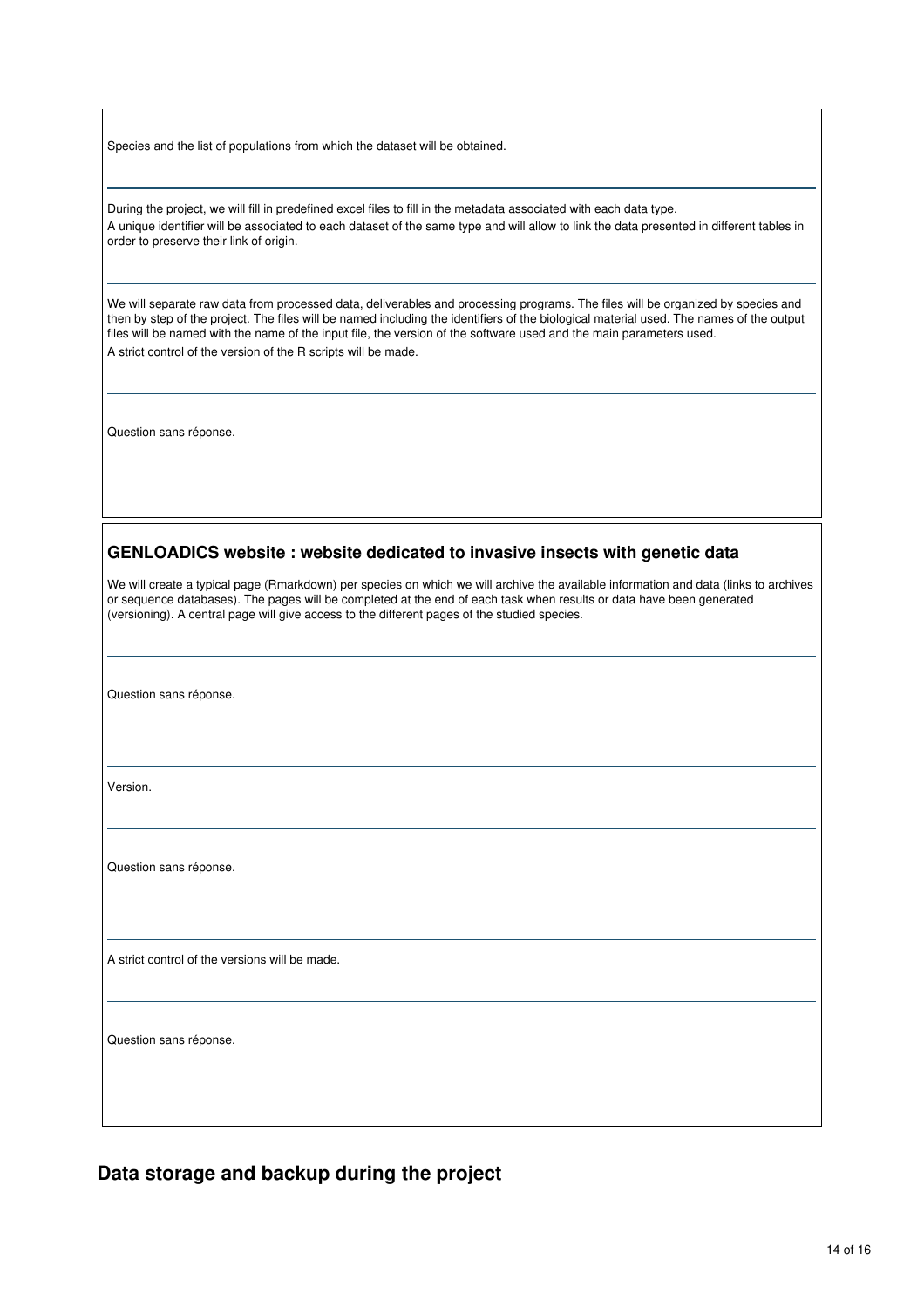A copy of raw data files will be stored in a datacenter with a copy of the updated metadata file.

Scripts and lighter data files (e.g. excel spreadshit) will be copied from local computers to a shared and versioned workspace (e.g. Github).

Any file (raw data) or script required to produce a valuable data file will be saved on 2 geographically distinct media. The intermediate files generated may be saved on local disks for the duration of the project. Biological samples are stored in a freezer at -25°C.

Manual network flow (mail, sftp)

Including the intermediate files generated during the project, the amount of data is estimated at 50 To.

Large datasets (sequences) will be stored in a datacenter and on public databases. Small datasets (e.g. \*.xlsx files) will be stored on a computer, on an external hard drive, on a cloud (pcloud) and on Github.

Mainly in France (INRAE). And on international database servers.

Yes

At first, only the researchers working on the project will have rights access to the data (via Access Control Policy). Latter, data will be shared publicly.

Identification statement and password.

Log files containing the parameters and versions of the software used. Access to data via user accounts with identifiers. Data accessible with identifiers (login/password). When executing scripts/software, error checking. Integrate validation steps to test file integrity (use the md5sum tool to check the integrity of data after transfer to a remote media, test the consistency of the data produced via tests built into the script code).

### **Data archiving and conservation after the end of the project**

All biological samples (i.e. remaining insect tissues, DNA and RNA), raw data (e.g. DNA sequences, RNA sequences) and final data (e.g. *de novo* transcriptome, assempled genome, list of annotated SNPs, IEB positions on transcript sequence, scripts, DNA samples) will be conserved. Intermediate files will be removed shortly after using (e.g. the *\*.bam* files after the SNP calling procedure).

The archive platform will be (depending on the data): ENA/NCBI, SRA, Zenodo, Github, <https://data.inrae.fr/>, BioRxiv.

No time-limitation.